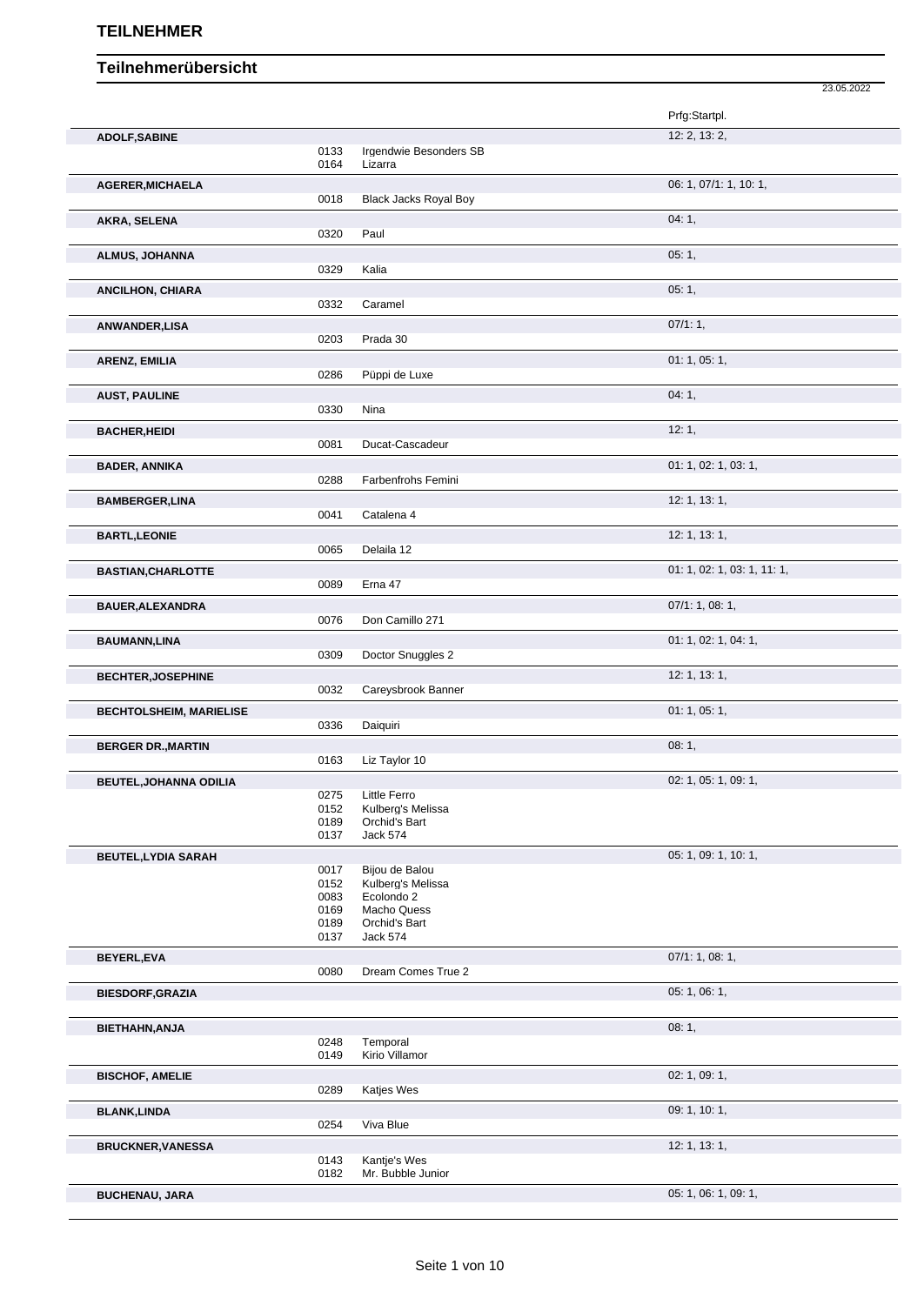|                             |              |                          | Prfg:Startpl.                 |
|-----------------------------|--------------|--------------------------|-------------------------------|
| <b>BUXEDER, STEFANIE</b>    |              |                          | 08: 1, 12: 1,                 |
|                             | 0257         | Wonder's Wizard M        |                               |
|                             | 0244         | <b>Sunny 1188</b>        |                               |
| <b>CALIZ, JOHANNA</b>       |              |                          | 06: 2, 09: 1,                 |
|                             | 0157         | Lale 11                  |                               |
|                             | 0181         | Morello 13               |                               |
| <b>CORVIN, LOTTA</b>        | 0177         | Mirage 93                | 04:1,                         |
|                             | 0173         | Michel 199               |                               |
| <b>CVETKOVIC, EKATERINA</b> |              |                          | 12: 1, 13: 1,                 |
|                             | 0129         | Hamburg Imperial Mint    |                               |
| <b>CZERNOCH, EMILIA</b>     |              |                          | 05:1,                         |
|                             | 0172         | Merlin 1656              |                               |
| <b>DAHM, LOTTI</b>          |              |                          | 04:1,                         |
|                             | 0317         | Bert                     |                               |
| DANNER, MAGDALENA           |              |                          | 07/1: 1, 09: 1,               |
|                             | 0048         | Coconut's Charming King  |                               |
| <b>DECH, MILA</b>           |              |                          | 04:1,                         |
|                             | 0316         | Sweet Merida             |                               |
| DEHARDE, NICOLA             |              |                          | 07/1:1,                       |
|                             | 0108         | Forsythia                |                               |
| DIRAUF, ALMA                | 0319         | Nintendo                 | 04:1,                         |
|                             |              |                          |                               |
| DOEPNER, FLORENCE           | 0261         | Zwendy                   | 07/1:1,                       |
|                             |              |                          | 08:1,                         |
| <b>DOMBROWE, JILL</b>       | 0325         | Cantaro 65               |                               |
|                             | 0110         | Franz - Ferdinand        |                               |
| DRAEGER, KATHRIN            |              |                          | 08: 1, 12: 1, 13: 1,          |
|                             | 0085         | Elysee MR                |                               |
| DRESCHER, MARTIN            |              |                          | 07/1: 1, 08: 1, 12: 1, 13: 1, |
|                             | 0193<br>0062 | Pangraz<br>De Bella Vita |                               |
|                             | 0239         | Spinning Jenny           |                               |
|                             |              | Querido Lindo            |                               |
|                             | 0212         |                          |                               |
| <b>DUERING, SYBILLE</b>     |              |                          | 07/1: 1, 12: 1,               |
|                             | 0236         | Shiraz Gold HT           |                               |
| EIBL-HASSE, ANGELINA        |              |                          | 12: 1, 13: 1,                 |
|                             | 0044         | Céline                   |                               |
| <b>ERDT, BEATE</b>          |              |                          | 06: 1, 07/1: 1,               |
|                             | 0095         | Farina 1060              |                               |
| <b>ERLACHER, HELGA</b>      |              |                          | 07/1: 1, 12: 1, 13: 1,        |
|                             | 0115<br>0211 | Gabriella 7<br>Queeny 81 |                               |
|                             | 0202         | Power Paula 5            |                               |
| <b>FASSBENDER,LENA</b>      |              |                          | 07/1: 1, 10: 1,               |
|                             | 0114         | Fürst Frederick 6        |                               |
| FENKEL, HANNA               |              |                          | 04:1,                         |
|                             | 0317         | Bert                     |                               |
| FERSTL, SUSANNE             |              |                          | 07/1: 1, 12: 1, 13: 1,        |
|                             | 0198         | Pennsylvania 39          |                               |
|                             | 0228         | Salt & Pepper 3          |                               |
| FICHTEL, HANNA              |              |                          | 12: 1, 13: 1,                 |
|                             | 0054         | Cover Girl P             |                               |
| <b>FICKLER, MELANIE</b>     | 0224         | Rota 7                   | 07/1:1,                       |
|                             |              |                          |                               |
| <b>FILARY, FABIENNE</b>     | 0172         | Merlin 1656              | 05:1,                         |
|                             |              |                          | $07/2$ : 1, 08: 1,            |
| <b>FISCHER, ANTONIA</b>     | 0053         | Cosima Fleur             |                               |
| <b>FISCHL, JULIA</b>        |              |                          | 10:1, 12:1,                   |
|                             | 0071         | Dionysos 33              |                               |
| <b>FORSTER, SARAH</b>       |              |                          | 07/2:1,                       |
|                             | 0087         | <b>Enchanting Melody</b> |                               |
| FREYMANN, TAMARA            |              |                          | 06:1,                         |
|                             | 0274         | Ghazal ibn Gharib        |                               |

23.05.2022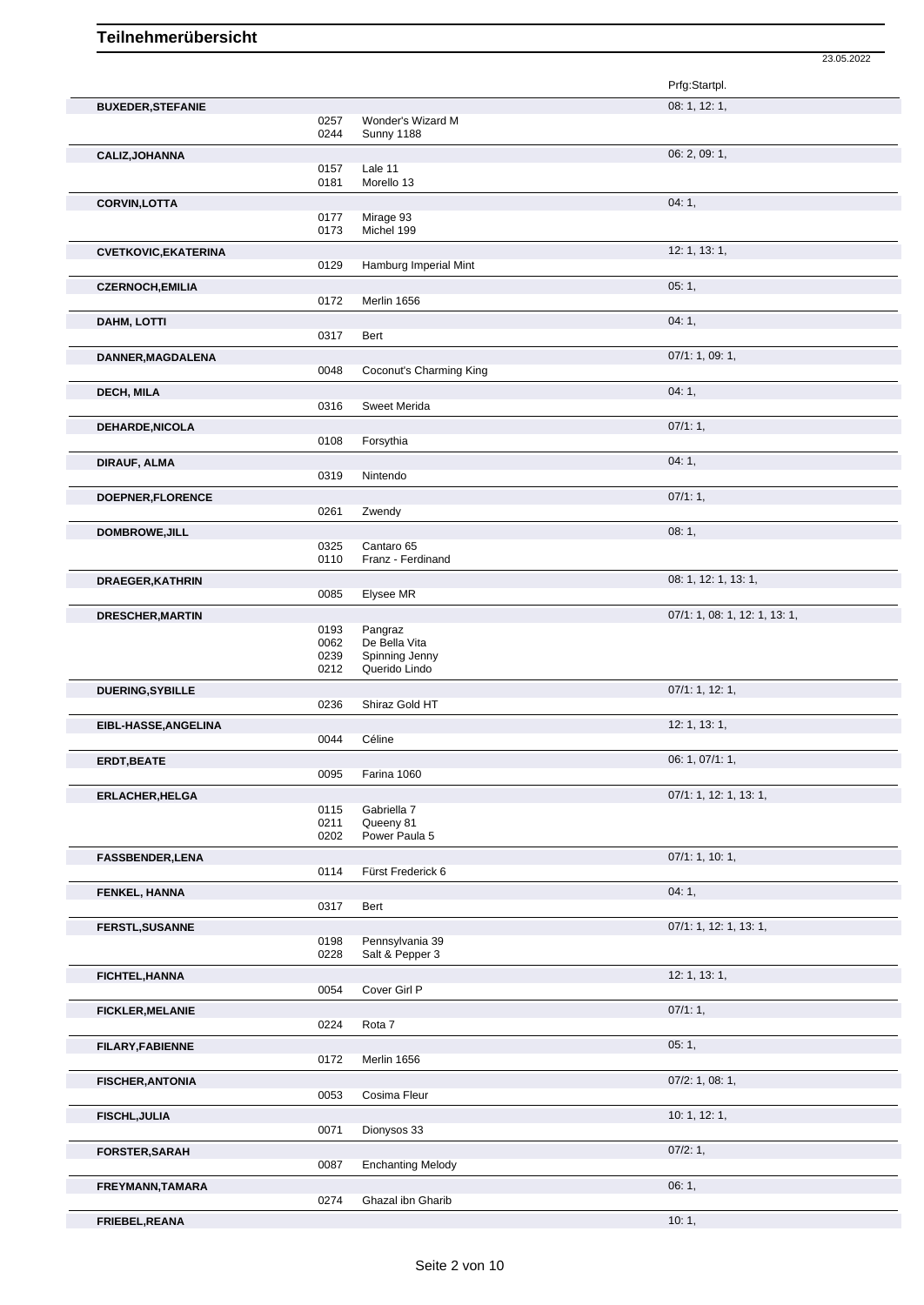|                                |              |                              | Prfg:Startpl.                 |
|--------------------------------|--------------|------------------------------|-------------------------------|
|                                | 0197         | <b>PBM Cartier</b>           |                               |
| <b>FRIEDBERG, SUSANNE</b>      |              |                              | 07/2:1,                       |
|                                | 0206         | Qoody Vd Kwaplas             |                               |
| <b>FUCHS DR., GABRIELE</b>     |              |                              | 07/2:1,                       |
|                                | 0334         | Bonny 736                    |                               |
| <b>FUHRMANN,LENA</b>           |              |                              | 06: 1, 07/2: 2, 10: 1, 11: 1, |
|                                | 0184         | Nobel Magic Dancer ZSS       |                               |
| <b>GALM, SARAH</b>             |              |                              | 05: 1, 06: 1,                 |
|                                | 0284         | Duke of Sirius               |                               |
| <b>GAST, LUCIA</b>             |              |                              | 07/2: 1, 12: 2, 13: 2,        |
|                                | 0240         | Sternwanderer xx 2           |                               |
|                                | 0039<br>0158 | Casparo 33<br>Lancasta       |                               |
|                                |              |                              |                               |
| <b>GEISELBRECHTINGER, TOM</b>  | 0146         | Kid Rock 4                   | $07/2$ : 1, 13: 1,            |
|                                | 0238         | Soniador                     |                               |
|                                | 0226         | Royal Trend                  |                               |
| <b>GERBER, TESSA</b>           |              |                              | 07/2:1,                       |
|                                | 0219         | Rendezvous S 3               |                               |
|                                | 0100         | Felina 207                   |                               |
| <b>GERTIS, VIVIEN</b>          |              |                              | 07/2: 1, 08: 1, 12: 1,        |
|                                | 0246         | Sweet Diamond 3              |                               |
| <b>GERZABEK, BIANCA</b>        |              |                              | 07/2: 1, 08: 1, 09: 1,        |
|                                | 0175         | Milkyway 9                   |                               |
| GILG, FELIX                    |              |                              | 04:1,                         |
|                                | 0315         | Ernie                        |                               |
| <b>GLEICH, KERSTIN</b>         |              |                              | 10: 1, 12: 1, 13: 1,          |
|                                | 0106         | For A Dream 3                |                               |
| <b>GOEBEL, EMMA</b>            |              |                              | 01: 1, 02: 1, 03: 1,          |
|                                | 0324         | <b>Hijker Forest Clarins</b> |                               |
| <b>GOELKER, AMELIE</b>         |              |                              | 01:1,06:1,                    |
|                                | 0203         | Prada 30                     |                               |
| <b>GOLLER, ELISABETH</b>       |              |                              | 01: 1, 06: 1,                 |
|                                | 0129         | Hamburg Imperial Mint        |                               |
| <b>GRAF, FRANZISKA</b>         |              |                              | $07/2$ : 1, 10: 1,            |
|                                | 0235         | Shakaya                      |                               |
| <b>GRAF, THERESA</b>           | 0265         | Susi Sonnenschein            | 06: 1, 09: 1,                 |
|                                |              |                              |                               |
| <b>GRASSLER, CORNELIA</b>      | 0069         | Diamantino 10                | $07/2$ : 1, 08: 1,            |
|                                |              |                              |                               |
| <b>GREINER, JULIA</b>          | 0055         | Crime Time 9                 | 12: 1, 13: 1,                 |
|                                |              |                              | 12: 1, 13: 1,                 |
| <b>GRUBER, MARVIN</b>          | 0234         | SH Daiquiri                  |                               |
|                                |              |                              |                               |
| <b>GUTMEYR, EMMA MARIE</b>     | 0046         | Champagne 38                 | 12: 1, 13: 1,                 |
|                                |              |                              |                               |
| HANKE, CARINA                  | 0131         | Hermine 69                   | 12: 1, 13: 1,                 |
|                                | 0223         | Rossmount Clover de Muze     |                               |
|                                | 0121         | Gortglas Diamonds in the Sky |                               |
|                                | 0084         | Elly Alloon                  |                               |
| <b>HANKE,LARA</b>              | 0073         | Ditha                        | 07/2:1,                       |
|                                |              |                              |                               |
| <b>HASLAUER, MARIA</b>         | 0159         | Leandro 183                  | $07/2$ : 1, 08: 1,            |
|                                | 0023         | Bubalou 3                    |                               |
| <b>HEINEMANN, ANNE KATHRIN</b> |              |                              | 07/2: 1, 08: 1, 10: 1,        |
|                                | 0190         | Ostertanz 3                  |                               |
| <b>HEINRICH, DETLEF</b>        |              |                              | $07/2$ : 1, 12: 1,            |
|                                | 0077         | Don Rubin 22                 |                               |
|                                | 0199         | Pikador 17                   |                               |
| <b>HELLICH, LARA</b>           |              |                              | 01: 1, 02: 1, 03: 1, 09: 1,   |
|                                | 0280         | Krümel                       |                               |
| <b>HELLICH, SOPHIE</b>         |              |                              | 01:1,06:1,                    |
|                                | 0281         | Chanticlear                  |                               |
| <b>HELMREICH,LISA</b>          |              |                              | 07/2:1,                       |
|                                | 0302         | Limited Edition 50           |                               |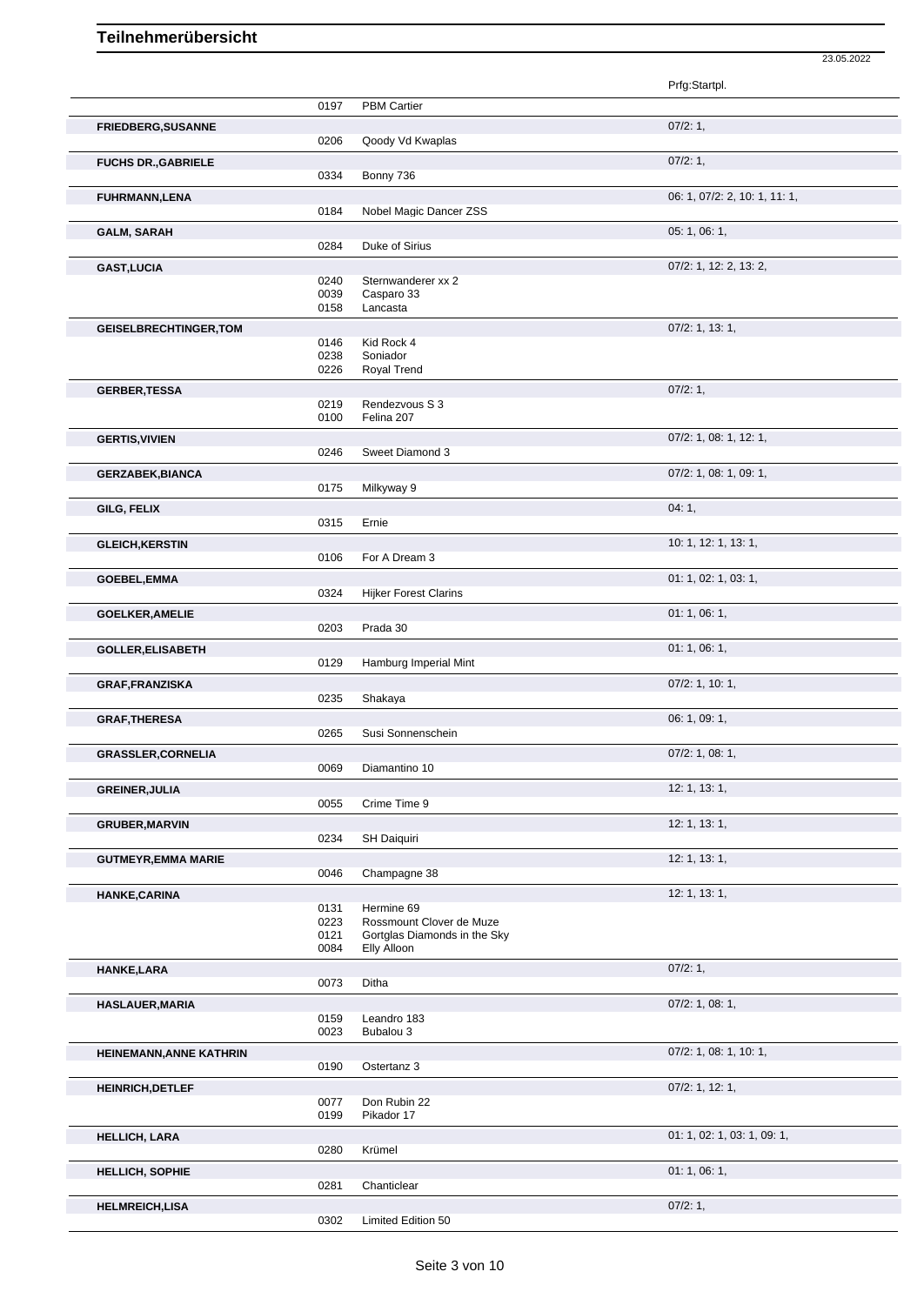|                                 |              |                                           | 23.05.2022                                |
|---------------------------------|--------------|-------------------------------------------|-------------------------------------------|
|                                 |              |                                           | Prfg:Startpl.                             |
| <b>HENNIG, JULIA</b>            | 0097         | Fayolas Girl                              | 12: 1, 13: 1,                             |
| HETZENECKER, CHRISTIN           |              |                                           | 01: 1, 02: 1, 06: 1,                      |
|                                 | 0277         | <b>Nils 148</b>                           |                                           |
| <b>HIEBLER, BEN</b>             |              |                                           | 04:1,                                     |
|                                 | 0321         | Luna                                      |                                           |
| <b>HILGER, MARTINA</b>          |              |                                           | 05:1,                                     |
|                                 | 0183         | Mr. Macchiato 2                           |                                           |
| <b>HILGER, SANDRA</b>           | 0063         | Decanara HaB                              | 06: 1, 09: 1,                             |
| <b>HILGER, SUSANNE</b>          |              |                                           | 06: 1, 09: 1,                             |
|                                 | 0183         | Mr. Macchiato 2                           |                                           |
| <b>HILS, SARAH</b>              |              |                                           | 07/2:1,                                   |
|                                 | 0308         | Mirabeau 23                               |                                           |
| HINZ, PIA-THERESA               | 0230         |                                           | $07/2$ : 1, 08: 1,                        |
|                                 |              | Sammy Deluxe 26                           |                                           |
| <b>HOERMANN, LINA</b>           | 0291         | Granit of Chula                           | 05: 1, 09: 1, 10: 1,                      |
| <b>HOLZER, ANTONIA</b>          |              |                                           | 06: 1, 09: 1,                             |
|                                 | 0295         | Berkenye                                  |                                           |
| <b>HOSTRUP, BEATE</b>           |              |                                           | 10: 1, 13: 1,                             |
|                                 | 0241         | Stettler                                  |                                           |
| <b>HOSTRUP, MOMO</b>            |              |                                           | 01:1,                                     |
|                                 | 0181         | Morello 13                                |                                           |
| HOU, JESSY                      | 0318         | Ramira                                    | 04:1,                                     |
| <b>HUBER, CHRISTINA</b>         |              |                                           | 07/2:1,                                   |
|                                 | 0001         | Abana Desperada                           |                                           |
| <b>IKEN, PHILIPPA CHARLOTTE</b> |              |                                           | 06: 1, 10: 1, 11: 1, 12: 1,               |
|                                 | 0042         | Caviana                                   |                                           |
| <b>IMMERZ, MARION</b>           |              |                                           | $07/2$ : 1, 08: 1,                        |
|                                 | 0004         | Albi <sub>2</sub>                         |                                           |
| <b>IOANNIDIS, MARIE</b>         | 0187         | O' Coco                                   | 04:1,                                     |
|                                 |              |                                           | 06:1,                                     |
| <b>IWANZIK, ROBERT</b>          | 0294         | Aperol Spritz 3                           |                                           |
| <b>JANKOWITZ, SAMIRA</b>        |              |                                           | 05:1,                                     |
|                                 | 0330         | Nina                                      |                                           |
| <b>KAESTNER, ENRICA</b>         |              |                                           | 04: 1, 05: 1, 06: 1,                      |
|                                 | 0338<br>0218 | Dior 180<br>Real nice Lady                |                                           |
| <b>KAESTNER, JENNIFER</b>       |              |                                           | 06: 2, 07/2: 1, 09: 1,                    |
|                                 | 0218         | Real nice Lady                            |                                           |
|                                 | 0072         | Dior 180                                  |                                           |
| <b>KARL, ULRIKE</b>             |              |                                           | 12: 1, 13: 1,                             |
|                                 | 0009<br>0130 | Arpad der Zigeuner<br>Hennessy v. Matthof |                                           |
| <b>KARRER, LEONIE</b>           |              |                                           | 01: 1, 02: 1, 03: 1, 06: 1,               |
|                                 | 0111         | Franzl 42                                 |                                           |
| KASIKOVA, MARKETA               |              |                                           | 07/2: 1, 08: 1,                           |
|                                 | 0310         | Flaubert 18                               |                                           |
|                                 | 0311         | Greta 207                                 |                                           |
| <b>KASTIUS, CONSTANZE</b>       | 0327         | Hero                                      | 01: 1, 02: 3, 04: 3, 05: 1, 06: 1, 11: 1, |
|                                 | 0243         | Stoert.Balu                               |                                           |
|                                 | 0126<br>0064 | Großschwaigs Jade<br>Deister 98           |                                           |
|                                 |              |                                           |                                           |
| <b>KEIL, MELANIE</b>            | 0007         | Angelique 368                             | 06: 1, 07/2: 1,                           |
| <b>KELLER, ANTONIA</b>          |              |                                           | 01: 1, 02: 1, 03: 1,                      |
|                                 | 0283         | Nepomuk 322                               |                                           |
| <b>KELLNER, ANTONIA</b>         |              |                                           | 11: 1, 12: 1,                             |
|                                 | 0259         | Zaraza                                    |                                           |
| <b>KERN, MIRIAM VIOLETTA</b>    |              |                                           | 08:1,                                     |
|                                 | 0192<br>0168 | Pandora 276<br>Lucky Surprise 7           |                                           |
|                                 |              |                                           |                                           |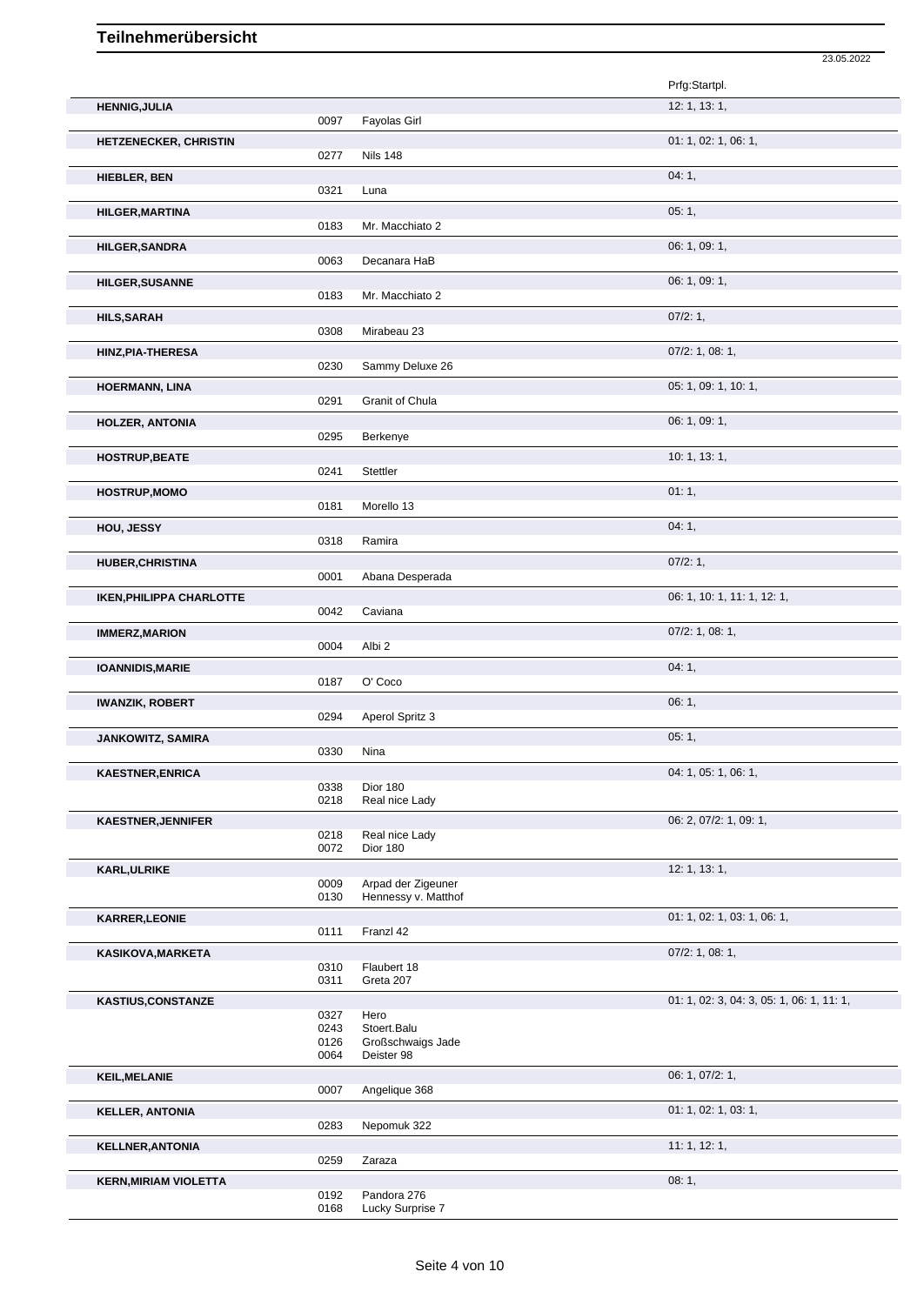|                               |              |                                 | 23.05.2022                         |
|-------------------------------|--------------|---------------------------------|------------------------------------|
|                               |              |                                 | Prfg:Startpl.                      |
|                               |              |                                 | 05: 1, 06: 1,                      |
| KHALIFEH, NADA                | 0264         | Poniente                        |                                    |
|                               |              |                                 | 09:1,                              |
| <b>KIRMAYER,LISA</b>          | 0006         | Amavel 2                        |                                    |
|                               |              |                                 | 12: 1, 13: 1,                      |
| <b>KLAUSEN, LEONIE SOPHIA</b> | 0027         | Candela 49                      |                                    |
| <b>KLEINER, STEFANIE</b>      |              |                                 | 08:1,                              |
|                               | 0034         | Carlo 408                       |                                    |
| <b>KLINDER, HENRIETTE</b>     |              |                                 | 01:1,05:1,                         |
|                               | 0047         | Cipollina 3                     |                                    |
| <b>KLING, ELKE</b>            |              |                                 | 12: 2, 13: 2,                      |
|                               | 0086         | Emma 256                        |                                    |
|                               | 0140         | <b>Joy 424</b>                  |                                    |
| <b>KNUTH, MARIE</b>           |              |                                 | 04:1,                              |
|                               | 0316         | Sweet Merida                    |                                    |
| KOCH, EVA                     |              |                                 | 06: 1, 07/2: 1,                    |
|                               | 0003         | Al Quentin                      |                                    |
| <b>KOENIG, KATJA</b>          |              |                                 | 08:1,                              |
|                               | 0229         | Sambalita 9                     |                                    |
| KOLETZKO, ALEXANDRA           |              |                                 | 09: 1, 10: 1,                      |
|                               | 0161         | Lilu 7                          |                                    |
| KOLMSEE, LILLY                |              |                                 | $07/2$ : 2, 08: 1,                 |
|                               | 0217<br>0105 | Ratzeputz C<br>Flying Dragon    |                                    |
| <b>KREHLE,LEONIE</b>          |              |                                 | 01: 1, 02: 1, 03: 1, 05: 1, 09: 1, |
|                               | 0273         | Leopold                         |                                    |
|                               | 0109         | Foxi 107                        |                                    |
| <b>KRIEG, ANNUK</b>           |              |                                 | 07/2:1,                            |
|                               | 0216         | Rathnagrew Liam                 |                                    |
| <b>KROETZ, TERESA</b>         |              |                                 | 07/2: 1, 10: 1, 13: 1,             |
|                               | 0186         | Nuvolary                        |                                    |
| KUEHNER, GRACE ISABELLE       |              |                                 | 06: 2, 10: 1, 11: 1, 12: 1, 13: 2, |
|                               | 0237<br>0221 | Solea 11<br>Rocketman 5         |                                    |
|                               |              |                                 |                                    |
| <b>KUHLINS, MIRA</b>          | 0128         | <b>GWH Aleandro</b>             | 01: 1, 06: 1,                      |
|                               |              |                                 | 05: 1, 06: 1,                      |
| KUHN, HANNAH                  | 0282         | Friedrichshof Del-Ombre         |                                    |
| <b>KUKAN, TINA</b>            |              |                                 | 08:1,                              |
|                               | 0096         | Fayah Zelma                     |                                    |
| KUTTER DR., KATHRIN           |              |                                 | 12: 2, 13: 2,                      |
|                               | 0214         | Ramazotti 169                   |                                    |
|                               | 0090         | Escara - G                      |                                    |
|                               | 0179<br>0220 | Miss Rosie<br>Rivero's Fridolin |                                    |
|                               |              |                                 |                                    |
| LAMPE, MARA                   | 0138         | Jeanne d'Arc 5                  | 12:1,                              |
|                               |              |                                 | 10:1, 11:1,                        |
| LANGER,, NINA                 | 0279         | Lennox                          |                                    |
|                               |              |                                 | 08:1,                              |
| LAUX-OSWALD, MIRJA            | 0078         | Donisl 5                        |                                    |
| <b>LAYOUNI, MINA</b>          |              |                                 | 04:1,                              |
|                               | 0320         | Paul                            |                                    |
| LEHMANN DR., WOLFGANG M.      |              |                                 | 12: 1, 13: 1,                      |
|                               | 0045         | Chacomo 29                      |                                    |
|                               | 0231         | Samurai 525                     |                                    |
| LEIBINGER, JESSICA            |              |                                 | 06: 1, 09: 1,                      |
|                               | 0292         | Roll Up Roll Up                 |                                    |
| LEICHT, FELICITAS             |              |                                 | 01: 1, 02: 1, 03: 1, 11: 1,        |
|                               | 0253         | Virginia 233                    |                                    |
| LEINHAS, THALIA               |              |                                 | 04:1,                              |
|                               | 0319         | Nintendo                        |                                    |
| LEIPERT, LANA                 |              |                                 | 01: 1, 06: 1, 09: 1,               |
|                               | 0270         | Sweethomes Gran Torino          |                                    |
| LENHARDT, INJA                |              |                                 | 09: 1, 10: 1, 11: 1,               |
|                               | 0026         | Calimro                         |                                    |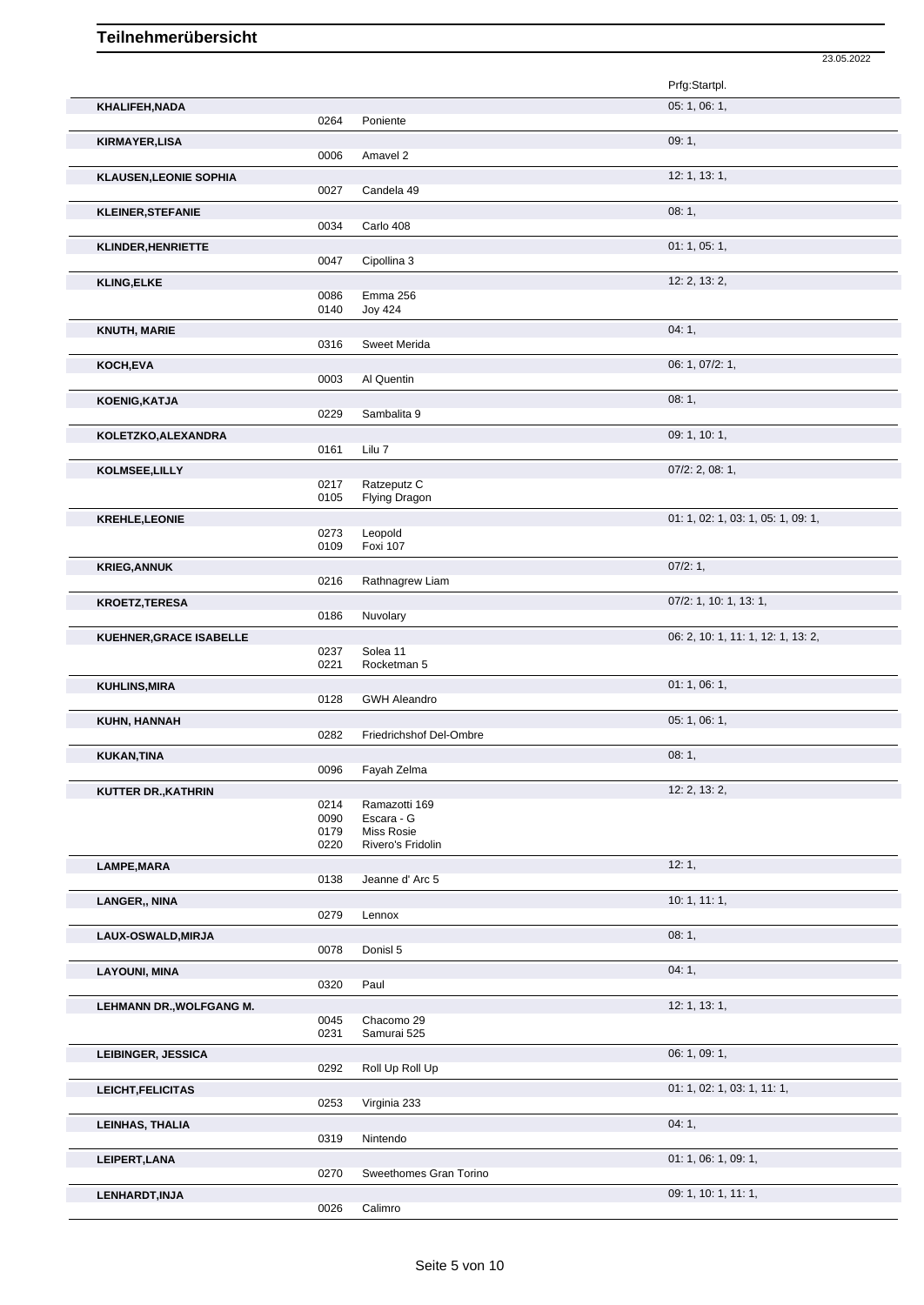|                                     |              |                               | Prfg:Startpl.               |
|-------------------------------------|--------------|-------------------------------|-----------------------------|
| LINDER, NORA                        | 0337         | Sternchen                     | 05:1,                       |
| LOECKENHOFF, LUKAS                  |              |                               | 05:1,                       |
|                                     | 0323         | Daisy                         |                             |
| LOHRER, MARLENE                     |              |                               | 06: 1, 07/2: 1, 10: 1,      |
|                                     | 0120         | Gordon 396                    |                             |
|                                     | 0059         | Daiquiri 101                  |                             |
|                                     | 0208         | Quarterback's Sunshine        |                             |
|                                     | 0191         | <b>Oudeland's Floris</b>      |                             |
| LOHRER, MORITZ                      |              |                               | 12: 1, 13: 1,               |
|                                     | 0120         | Gordon 396                    |                             |
| LUKOWICZ, CLARA                     |              |                               | 01: 1, 02: 1, 03: 1, 06: 1, |
|                                     | 0333         | Sandokan                      |                             |
| LUNK, SASKIA                        |              |                               | 10: 1, 11: 1,               |
|                                     | 0278         | Quentin                       |                             |
| <b>MAIBORN, MARIE</b>               |              |                               | 12: 1, 13: 1,               |
|                                     | 0038         | Caspar de Noir                |                             |
| <b>MASCHLANKA, JULE</b>             |              |                               | 05:1,                       |
|                                     | 0281         | Chanticlear                   |                             |
| <b>MAYER, HANNAH</b>                |              |                               | 06:1,                       |
|                                     | 0290         | Oriana                        |                             |
| <b>MAYLAENDER, ANNELIE</b>          |              |                               | $07/2$ : 1, 12: 1,          |
|                                     | 0222         | Romanesco 7                   |                             |
| <b>MAYR, IDA LUISA</b>              |              |                               | 05: 1, 06: 1,               |
|                                     | 0132         | <b>Hesselteichs Lennox</b>    |                             |
| <b>MENZEL, JASMINA</b>              |              |                               | 06: 1, 09: 1, 10: 1,        |
|                                     | 0268         | Lando                         |                             |
|                                     | 0269         | For Fashion Girl              |                             |
|                                     | 0171         | Markiza Ewita                 |                             |
| <b>MESCHENDOERFER,LARA</b>          |              |                               | 01: 1, 02: 1, 03: 1,        |
|                                     | 0153         | Kunterbunts Mireya            |                             |
| <b>MICKELUHN, PAULINE</b>           |              |                               | $07/2$ : 1, 08: 1,          |
|                                     | 0010         | Aventurero XVI                |                             |
| <b>MIEHLE, ANIKA LARA</b>           |              |                               | 12: 2, 13: 2,               |
|                                     | 0156<br>0250 | Lakota 42<br><b>Top Tizia</b> |                             |
|                                     |              |                               |                             |
| <b>MILLER, NICOLA</b>               | 0075         | Don 573                       | 07/2:1,                     |
|                                     | 0082         | Ducati Diavel                 |                             |
|                                     | 0056         | Croghill JJ Dawn              |                             |
| <b>MILLER, SASKIA</b>               |              |                               | 05: 1, 06: 1,               |
|                                     | 0075         | Don 573                       |                             |
|                                     | 0056         | Croghill JJ Dawn              |                             |
| <b>MORTSCH DR., FLORENTINE SUSA</b> |              |                               | 08:1,                       |
|                                     | 0180         | Mon Amour O                   |                             |
| <b>MOSSMANN, HEIKE</b>              |              |                               | 08: 1, 13: 1,               |
|                                     | 0036         | Cartier S                     |                             |
| <b>MUELLER, KATHRIN</b>             |              |                               | 07/2:1,                     |
|                                     | 0024         | Cabachon 2                    |                             |
| MUELLER, MELINA                     |              |                               | 01: 1, 02: 1, 03: 1,        |
|                                     | 0307         | Caherlistrane Kate            |                             |
| MUELLER-ZIERACH,LIA                 |              |                               | 07/2: 1, 08: 1, 09: 1,      |
|                                     | 0101         | Ferris De Luxe R              |                             |
| <b>NACHBAR, SOPHIA</b>              |              |                               | 10:1,                       |
|                                     | 0294         | Aperol Spritz 3               |                             |
| <b>NEMETH, LUISE</b>                |              |                               | 08: 1, 12: 1, 13: 1,        |
|                                     | 0015         | Bella Rouge 2                 |                             |
| <b>NESSWITZ,LUISA</b>               |              |                               | 10:1,                       |
|                                     | 0038         | Caspar de Noir                |                             |
| <b>NEUBERT, LENI</b>                |              |                               | 04:1,                       |
|                                     | 0321         | Luna                          |                             |
| <b>NIKOLIC, SELINA</b>              |              |                               | 01: 1, 06: 1,               |
|                                     | 0194         | Paola                         |                             |
| <b>NOLL, ANDREA</b>                 |              |                               | $07/2$ : 1, 08: 1,          |
|                                     | 0215         | Rappa Lui                     |                             |

23.05.2022

0144 Karla 80

0251 Trixxi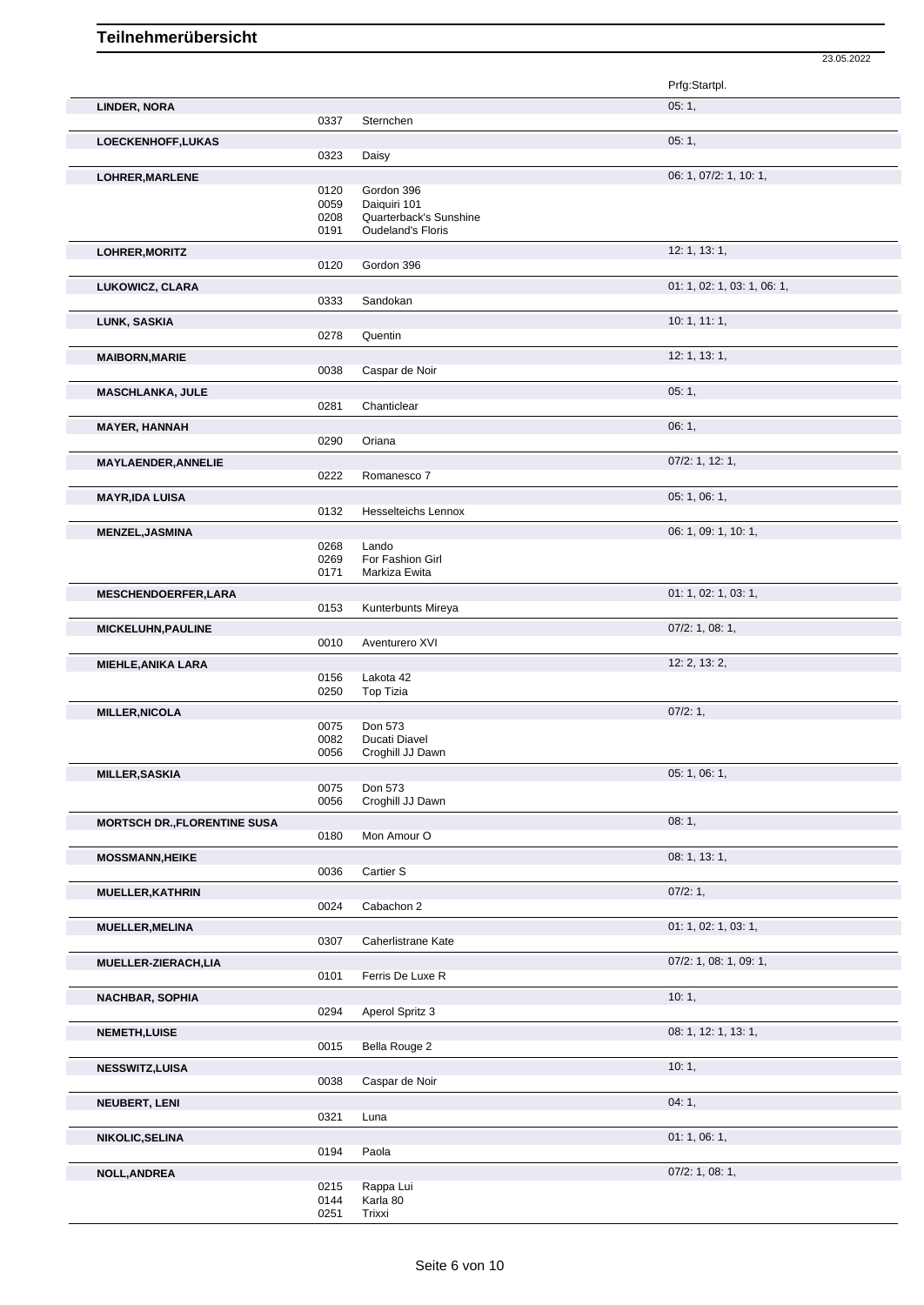|                                |                              |                                                    | Prfg:Startpl.                 |
|--------------------------------|------------------------------|----------------------------------------------------|-------------------------------|
| <b>NOLL, MELINA</b>            |                              |                                                    | 08: 1, 12: 1, 13: 1,          |
|                                | 0215<br>0016<br>0251<br>0102 | Rappa Lui<br>Belvedere 51<br>Trixxi<br>Fippoorwill |                               |
| NOPPENS, MAXIMILIAN            |                              |                                                    | 01:1,                         |
|                                | 0306<br>0305                 | Gitana L<br>Frodo L                                |                               |
| OTT, ANNIKA                    |                              |                                                    | 07/2: 1, 12: 1, 13: 1,        |
|                                | 0141                         | Just a dream H                                     |                               |
| PANKRATZ,LAURA                 |                              |                                                    | 06: 1, 07/2: 1, 09: 1,        |
|                                | 0113<br>0242                 | <b>FS Dolittle</b><br>Stitch 8                     |                               |
| PANKRATZ, MICHAELA             |                              |                                                    | 13:1,                         |
|                                | 0326                         | Bernado 10                                         |                               |
| PELZER, SANDRA                 | 0070                         | Diara 30                                           | 12: 1, 13: 1,                 |
|                                |                              |                                                    |                               |
| PEREZ BATISTA, LUISA FELICITAS | 0107                         | Forelock's Mirabella                               | 04:1,                         |
| PEREZ BATISTA, SOPHIA LETIZIA  | 0107                         | Forelock's Mirabella                               | 01: 1, 05: 1, 06: 1,          |
|                                | 0167                         | Love me Anyway                                     |                               |
| PIES, PAULINE                  |                              |                                                    | 06:1,                         |
|                                | 0011                         | Baccara von der Geest                              |                               |
| PONATH, CHRISTINA              |                              |                                                    | 10: 1, 12: 1, 13: 1,          |
|                                | 0061                         | Danny De Vito 23                                   |                               |
| <b>PROBST,LISA</b>             |                              |                                                    | $07/2$ : 1, 08: 1,            |
|                                | 0012                         | <b>Baltic G</b>                                    |                               |
| PROBST, SOPHIE                 | 0029<br>0155                 | Caprice du Chemin<br>La Luna 376                   | 12:1,                         |
| PROCIDA, RAFEA-AMADEA          | 0093                         | <b>Falkenhofs Ecestella</b>                        | 06: 1, 10: 1,                 |
|                                |                              |                                                    | 12: 1, 13: 1,                 |
| <b>PURR, STEPHANIE</b>         | 0210                         | Quattrino 6                                        |                               |
| QUIRINO, LAURA                 |                              |                                                    | 01: 1, 02: 1, 03: 1,          |
|                                | 0335                         | Estell 16                                          |                               |
| REITBERGER, SANDRA             |                              |                                                    | 04: 1, 13: 2,                 |
|                                | 0131                         | Hermine 69                                         |                               |
|                                | 0033<br>0147                 | Carlchen 92<br>Kilcoltrim Seanie                   |                               |
|                                | 0148                         | Kilcoltrim Skyline                                 |                               |
|                                | 0223                         | Rossmount Clover de Muze                           |                               |
|                                | 0121<br>0043                 | Gortglas Diamonds in the Sky<br>Celias Choice      |                               |
|                                | 0084                         | Elly Alloon                                        |                               |
| <b>REUTER, GIANNINA</b>        |                              |                                                    | 10:1,                         |
|                                | 0260                         | Zeus 214                                           |                               |
| RICHTHAMMER, MIREILLE          |                              |                                                    | 06: 1, 07/1: 1,               |
|                                | 0035                         | Carlson GMS                                        |                               |
| RIEDMANN, KATHRIN              |                              |                                                    | 07/1:1,                       |
|                                | 0227                         | Royal-Sinfonie                                     |                               |
| RIGAL, NATALIE                 |                              |                                                    | 06:1,                         |
|                                | 0092                         | Fabienne 532                                       |                               |
| RIPPEL, ANNA                   |                              |                                                    | 01: 1, 02: 1, 06: 1,          |
|                                | 0014                         | Baronesse 181                                      |                               |
| <b>RODE, CHRISTIANE</b>        |                              |                                                    | 06: 1, 07/1: 1,               |
|                                | 0209                         | Quaterhall's dancing Queen                         |                               |
| ROESLER, LENA                  | 0318                         | Ramira                                             | 04:1,                         |
|                                |                              |                                                    |                               |
| <b>ROSEN, NATALIE</b>          |                              | D' Esprit                                          | 07/1: 1, 08: 1, 09: 1, 10: 1, |
|                                | 0057                         |                                                    |                               |
| ROTH, MAGDALENA                |                              |                                                    | 01: 1, 02: 1, 03: 1,          |
|                                | 0331                         | Lilly                                              |                               |
| RUPPRECHT, ELISABETH           | 0098                         | Fedor 111                                          | 07/1: 1, 08: 1,               |
| <b>SAILER, LAURA</b>           | 0331                         | Lilly                                              | 05:1,                         |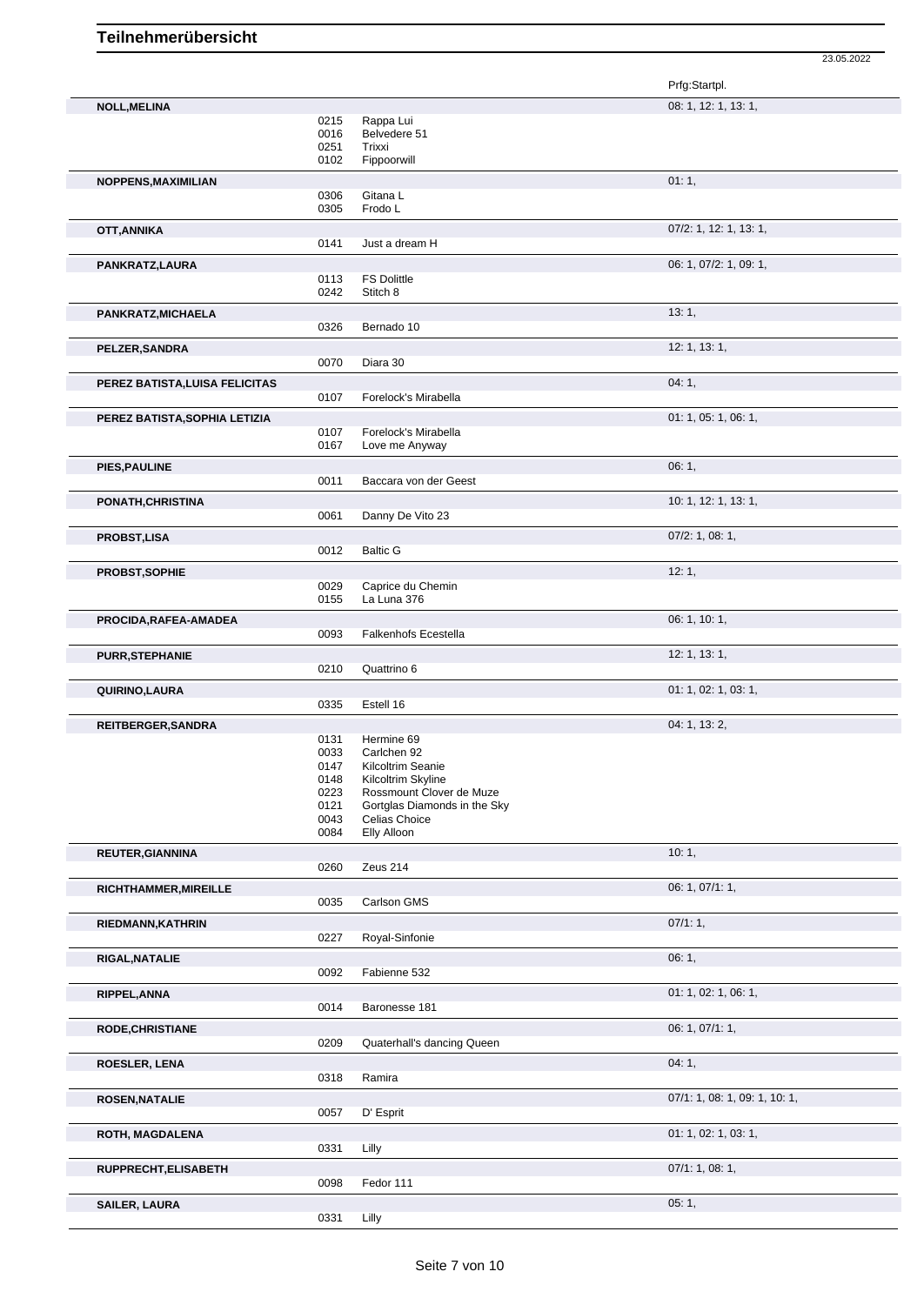|                                    |              |                                    | 23.05.2022                                |
|------------------------------------|--------------|------------------------------------|-------------------------------------------|
|                                    |              |                                    | Prfg:Startpl.                             |
| SANDNER, LAURIN                    |              |                                    | 06: 1, 09: 1,                             |
|                                    | 0079         | Dr. Diesel                         |                                           |
| <b>SCHAEPERS, ANNA</b>             |              |                                    | 10:2,                                     |
|                                    | 0339         | Nakuru                             |                                           |
|                                    | 0040         | Cassiraldik                        |                                           |
| SCHAFBAUER, KATHARINA              | 0134         | Irina 64                           | 07/1: 1, 08: 1,                           |
|                                    |              |                                    |                                           |
| <b>SCHALLER DE OLIVEIRA, LARA</b>  | 0091         | Fabergé 13                         | 06: 1, 09: 1,                             |
| <b>SCHANDL, LILLY</b>              |              |                                    | 05:1,06:1,                                |
|                                    | 0285         | Acebia                             |                                           |
| <b>SCHATTAUER, MIA</b>             |              |                                    | 06:1,                                     |
|                                    | 0094         | Falkenhofs MonBijou                |                                           |
| <b>SCHITTEK, AURELIE</b>           |              |                                    | 05:1,                                     |
|                                    | 0123         | Graf Altmark 2                     |                                           |
| <b>SCHITTEK, MIREILLE</b>          |              |                                    | 05: 1, 09: 1,                             |
|                                    | 0139         | Joshie 3                           |                                           |
| <b>SCHLICHTER, THERESA</b>         |              |                                    | 06: 1, 10: 1,                             |
|                                    |              |                                    |                                           |
| <b>SCHMID, ANNA</b>                |              |                                    | 10:1,                                     |
|                                    | 0267         | Fanni                              |                                           |
| <b>SCHMIDL, NATHALIE</b>           | 0050         |                                    | 12: 1, 13: 1,                             |
|                                    | 0037         | Coolman 76<br>Casci                |                                           |
| <b>SCHMIDT,LENA</b>                |              |                                    | 05:1,                                     |
|                                    | 0312         | Holly Hill Rose                    |                                           |
| <b>SCHMIDT, VANESSA</b>            |              |                                    | 10:1,                                     |
|                                    | 0312         | Holly Hill Rose                    |                                           |
| <b>SCHOENE, LENJA</b>              |              |                                    | 04:1,                                     |
|                                    | 0291         | Granit of Chula                    |                                           |
| <b>SCHOENING, LINDA</b>            |              |                                    | 06: 1, 09: 1,                             |
|                                    | 0123         | Graf Altmark 2                     |                                           |
| <b>SCHREIER, NADINE</b>            |              |                                    | 06:1,                                     |
|                                    | 0263         | Al Capone -Z                       |                                           |
| <b>SCHROEER, JOHANNA</b>           |              |                                    | 06: 1, 09: 1,                             |
|                                    | 0276         | Maxima vom Almhof                  |                                           |
| <b>SCHUERER, ANNA</b>              | 0154         | Kyna van den Bunder                | 07/1:1,                                   |
|                                    |              |                                    | 07/1:1,                                   |
| <b>SCHUSTER, DOMINIQUE</b>         | 0252         | Vincent 193                        |                                           |
| <b>SCHWAB, LINA RAMONA</b>         |              |                                    | 01: 1, 06: 1, 09: 1,                      |
|                                    | 0001         | Abana Desperada                    |                                           |
|                                    | 0322         | Wheemhoeve's Mandro                |                                           |
| <b>SCHWAB, RAMONA</b>              |              |                                    | : 0,                                      |
|                                    | 0322         | Wheemhoeve's Mandro                |                                           |
| <b>SCHWARZ, PAULA</b>              |              |                                    | 02: 1, 09: 1,                             |
|                                    | 0297<br>0298 | Limbus dot com<br>Concorde as Well |                                           |
|                                    |              |                                    |                                           |
| <b>SCHWARZ, ANIKA</b>              | 0188         | Oky Doky 2                         | 01: 1, 02: 1, 03: 1, 06: 1, 10: 1, 11: 1, |
|                                    | 0245         | <b>Sunny 1211</b>                  |                                           |
|                                    | 0127         | Grugaur Myth                       |                                           |
| <b>SCHWARZ, CHRISTIAN BENEDIKT</b> |              |                                    | 08:1,                                     |
|                                    | 0213         | Quintaner                          |                                           |
| <b>SCHWEGLER, TANJA SOPHIE</b>     |              |                                    | 06: 1, 07/1: 1, 10: 1,                    |
|                                    | 0135         | Irocco 4                           |                                           |
| SCHWERTFUEHRER, SOPHIA             |              |                                    | 08:1,                                     |
|                                    | 0178<br>0028 | Miss Marple 183<br>Capistrano 4    |                                           |
| SEDLMAYER, VALENTINA               |              |                                    | 06: 1, 07/1: 1,                           |
|                                    | 0067         | Der Duke 2                         |                                           |
| SEITZ, DIANA                       |              |                                    | 06: 1, 09: 1,                             |
|                                    | 0271         | Bernie                             |                                           |
| SENFT, CHRISTIN                    |              |                                    | 08:1,                                     |
|                                    | 0256         | Wolkenfee 38                       |                                           |
| <b>SERAFIN, SIMONE</b>             |              |                                    | 06: 1, 07/1: 1, 09: 1,                    |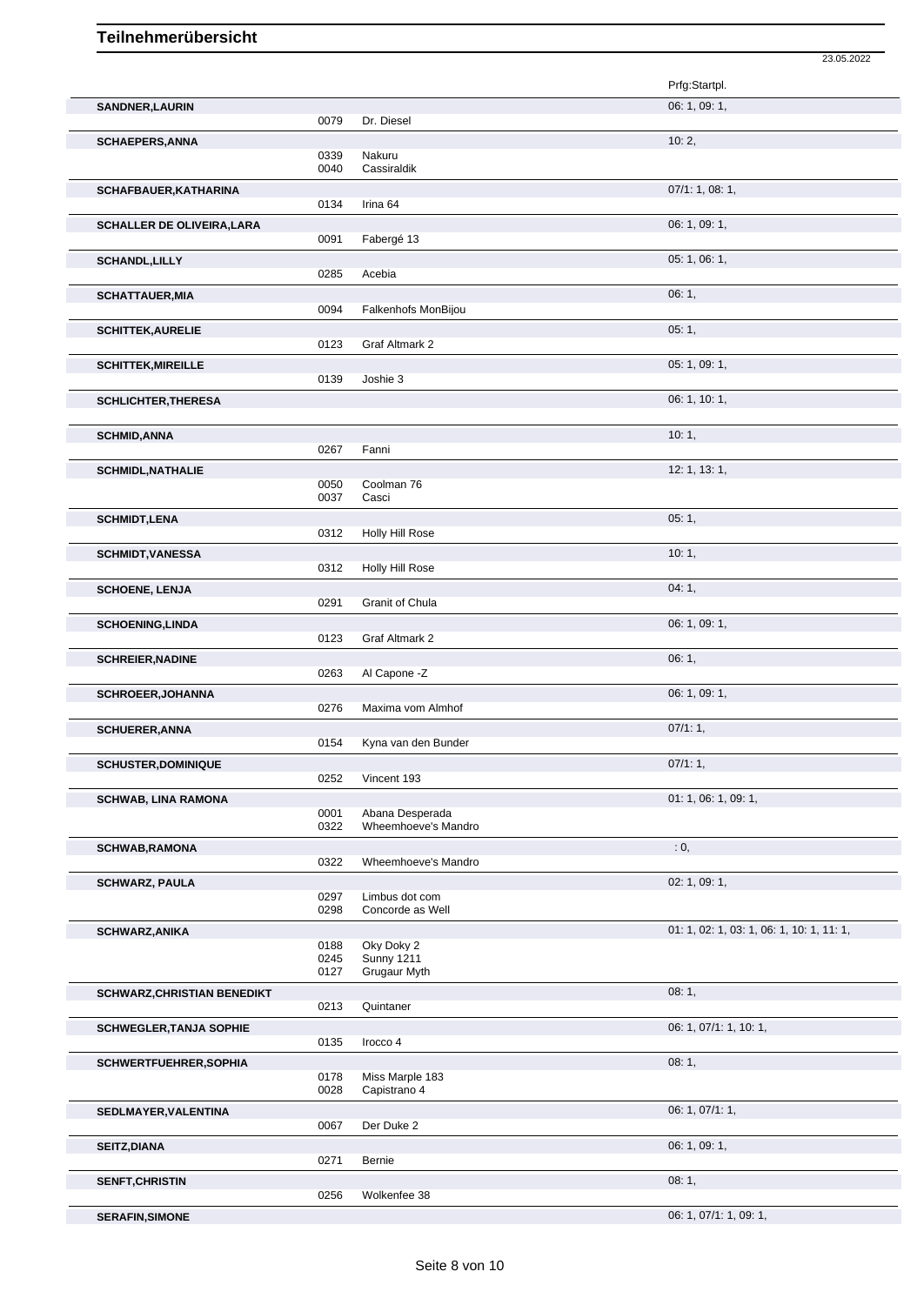|                                 |              |                             | Prfg:Startpl.                        |
|---------------------------------|--------------|-----------------------------|--------------------------------------|
|                                 | 0258         | Wonderful 61                |                                      |
| SIEBEL, JAQUELINE               |              |                             | 12:1,                                |
|                                 | 0088         | Erdokan                     |                                      |
|                                 | 0153         | Kunterbunts Mireya          |                                      |
|                                 | 0031         | Cardia Crest                |                                      |
| SIMCISKO, LILLY                 |              |                             | 06:1,                                |
|                                 | 0304         | Giselle 114                 |                                      |
| <b>SIMON, LAURA</b>             |              |                             | 12: 1, 13: 1,                        |
|                                 | 0002         | Akito Bianco                |                                      |
| <b>SPEISER, MADLEN</b>          |              |                             | 06:1,                                |
|                                 | 0287         | Ruleka z Bacowki            |                                      |
| <b>STAHS, MARION</b>            |              |                             | 05:1,                                |
|                                 | 0328         | <b>Billy</b>                |                                      |
| <b>STANEK, SOFIA</b>            |              |                             | 05: 1, 06: 1, 09: 1,                 |
|                                 | 0303         | Columbia 34                 |                                      |
| <b>STEGMAYER, SARA</b>          |              |                             | 09:1,                                |
|                                 | 0262         | Felina                      |                                      |
| <b>STEINHART, LEONIE</b>        |              |                             | 06: 1, 09: 1,                        |
|                                 | 0266         | Fritz                       |                                      |
| <b>STICH, SANDRA</b>            |              |                             | 12: 2, 13: 2,                        |
|                                 | 0008         | Aquilina Q 2<br>Cortino 51  |                                      |
|                                 | 0052<br>0025 | Calimero 775                |                                      |
| <b>STOLL, LENA</b>              |              |                             | 06: 1, 07/1: 1,                      |
|                                 | 0022         | Broadway 32                 |                                      |
| <b>STROHMEIER, RONJA</b>        |              |                             | 04:1,                                |
|                                 | 0299         | Carless Regency             |                                      |
|                                 |              |                             | 08:1,                                |
| SUPLIE, JULIA                   | 0099         | Fedra S                     |                                      |
|                                 |              |                             | 04:1,                                |
| <b>TAMME, LENA</b>              | 0313         | Elli                        |                                      |
|                                 |              |                             | 05: 1, 06: 1,                        |
| <b>TAMME, MARIE</b>             | 0249         | Thunder Storm GD            |                                      |
|                                 |              |                             |                                      |
| TARYNE, JULIA                   | 0021         | <b>Bright Splash Twinky</b> | 06: 1, 07/1: 1,                      |
|                                 |              |                             | 01: 1, 05: 1, 06: 1,                 |
| THALHAMMER, KATHARINA           |              |                             |                                      |
| THALHAMMER, VERONIKA            |              |                             | 01: 1, 05: 1, 06: 1,                 |
|                                 |              |                             |                                      |
| <b>TOST,LISA</b>                |              |                             | 07/1: 1, 08: 1,                      |
|                                 | 0142         | Kalandor Deluxe             |                                      |
| TREITZ, AMELIEE                 |              |                             | 05:1,                                |
|                                 | 0328         | <b>Billy</b>                |                                      |
| TRIMBORN, FELICITAS             |              |                             | 12: 1, 13: 1,                        |
|                                 | 0166         | Louella                     |                                      |
| <b>VOIGTS-RHETZ, AMELIE VON</b> |              |                             | 07/1: 1, 12: 1, 13: 1,               |
|                                 | 0005         | Alejandro 3                 |                                      |
|                                 | 0207         | Quadrino 3                  |                                      |
| <b>WAGNER, FABRIZIA</b>         |              |                             | 01:1,06:1,                           |
|                                 | 0301         | <b>GWH Alessia</b>          |                                      |
| <b>WAGNER, MIA</b>              |              |                             | 01: 1, 02: 1, 03: 1,                 |
|                                 | 0296         | Quickstep EK                |                                      |
| <b>WAGNER, CARINA</b>           |              |                             | 06: 1, 09: 1,                        |
|                                 | 0272         | Felix                       |                                      |
| <b>WAGNER,LENA</b>              |              |                             | 07/1: 1, 08: 1,                      |
|                                 | 0225         | Royal Queeny                |                                      |
|                                 | 0019<br>0145 | Bolle 28<br>Keltenfürst 3   |                                      |
|                                 | 0060         | Damiro SWS                  |                                      |
| <b>WAGNER,LEONIE</b>            |              |                             | 08:1,                                |
|                                 | 0196         | Paulchen 170                |                                      |
| <b>WALLENBORN,ENYA</b>          |              |                             | 08:1,                                |
|                                 | 0104         | Fly Plus                    |                                      |
| <b>WALLNER, ELKE</b>            |              |                             | 07/1: 1, 08: 1,                      |
|                                 | 0051         | Cornetto 56                 |                                      |
| <b>WANDEL,CATRIN</b>            |              |                             | 07/1: 1, 08: 1, 09: 1, 10: 3, 12: 1, |
|                                 |              |                             |                                      |

**WANDEL,CATRIN** 07/1: 1, 08: 1, 09: 1, 10: 3, 12: 1,